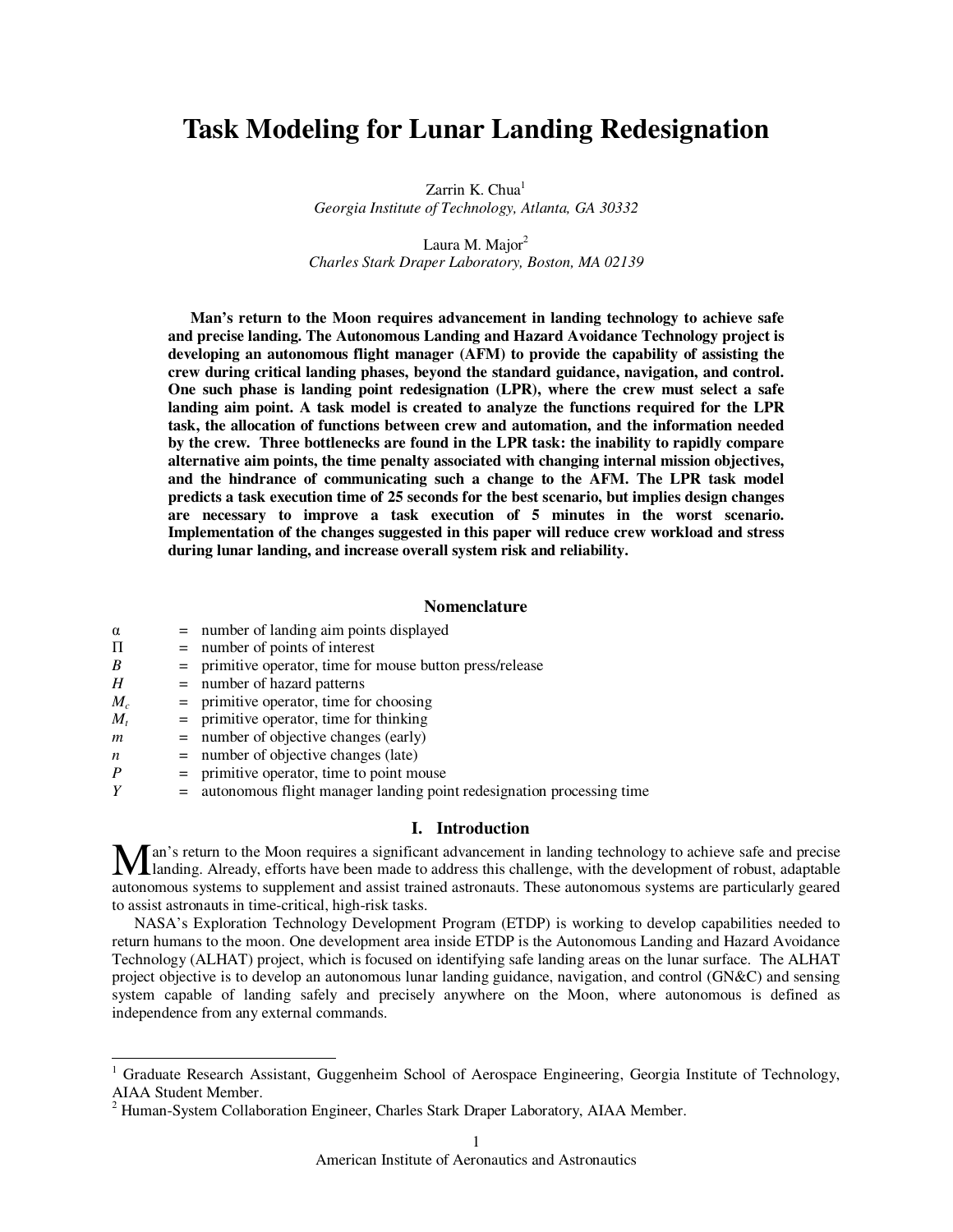An Autonomous Flight Manager (AFM) is included in the autonomous GN&C system to provide a capability required to assist the crew in the landing phase of a lunar mission beyond the standard GN&C functions. The AFM will handle the dynamic nature of missions within the boundaries of the pre-mission planning by autonomously providing adaptive behavior for vehicle operations. A key challenge in designing the AFM and the overall ALHAT system is the allocation of tasks between the crew and the automatic system.

 One of the critical functions of the AFM that must be studied is the ability to select a safe landing aim point (LAP) during the descent. This function is known as Landing Point Redesignation (LPR) [1]. The LPR task begins once the landing vehicle pitches over and first receives a view of the landing site. The landing site is viewed directly by the crew through a window and also by additional onboard sensors. A LIDAR sensor is included in the ALHAT system for effectively interrogating the surface under any lighting conditions.

 A task model is created to analyze the functions required for the LPR task, the allocation of functions between crew and automation and the information needed by the crew. This task model is then used to define ALHAT system requirements based on the crew role, including time required for crew decision making. This paper presents the LPR task model and results from analysis using the model.

### **II. Model Description**

A "top-down" modeling approach is utilized in this study, beginning with a concept-level description of the main LPR task, and then iterating on this description to determine the specific, most fundamental tasks. The nominal baseline LPR task sequence is shown in Fig. 1. As mentioned previously, this investigation is concerned with the LPR task. The LPR task begins as soon as vehicle pitches up and the terrain is viewable by the crew. However, this model examines crew behavior immediately after the terrain is within view, the LIDAR scan is complete, and the AFM determines a set of safe alternative LAPs. The crew may have a site selected from looking through the window, but the functionality to signal this intent is outside the scope of this model. Also, based on expected LIDAR and AFM processing time, the crew is unlikely to observe and decide before alternatives are calculated and presented. These system tasks are beyond the scope of this human-system interaction study and are represented by dashed line boxes in Fig. 1. Once the AFM recommendations are presented, the crew has access to the existing terrain view out the window or other means such as a camera or synthetic vision and the new information presented by the AFM, which may include highlighting of the hazards and alternative LAPs [1]. These tasks are represented by solid line boxes in Fig 1.



**Figure 1. Landing Point Redesignation Task Flow Diagram.** 

*Solid line boxes are within the scope of this investigation. Only the terrain is visible to the crew during the tasks in the grey shaded area. The terrain, hazard data from the LIDAR, and LAPs from the AFM are available to the crew during the blue shaded area.* 

 Although the LPR task could theoretically occur more than once during powered descent, the focus of this investigation is the first instance of the LPR task. A similar assumption is held for the LIDAR scan – this investigation is concerned with the first LIDAR scan and the associated results. This model may assist in the determination of a secondary LIDAR scan, or the feasibility of multiple LPR opportunities. Regardless of LPR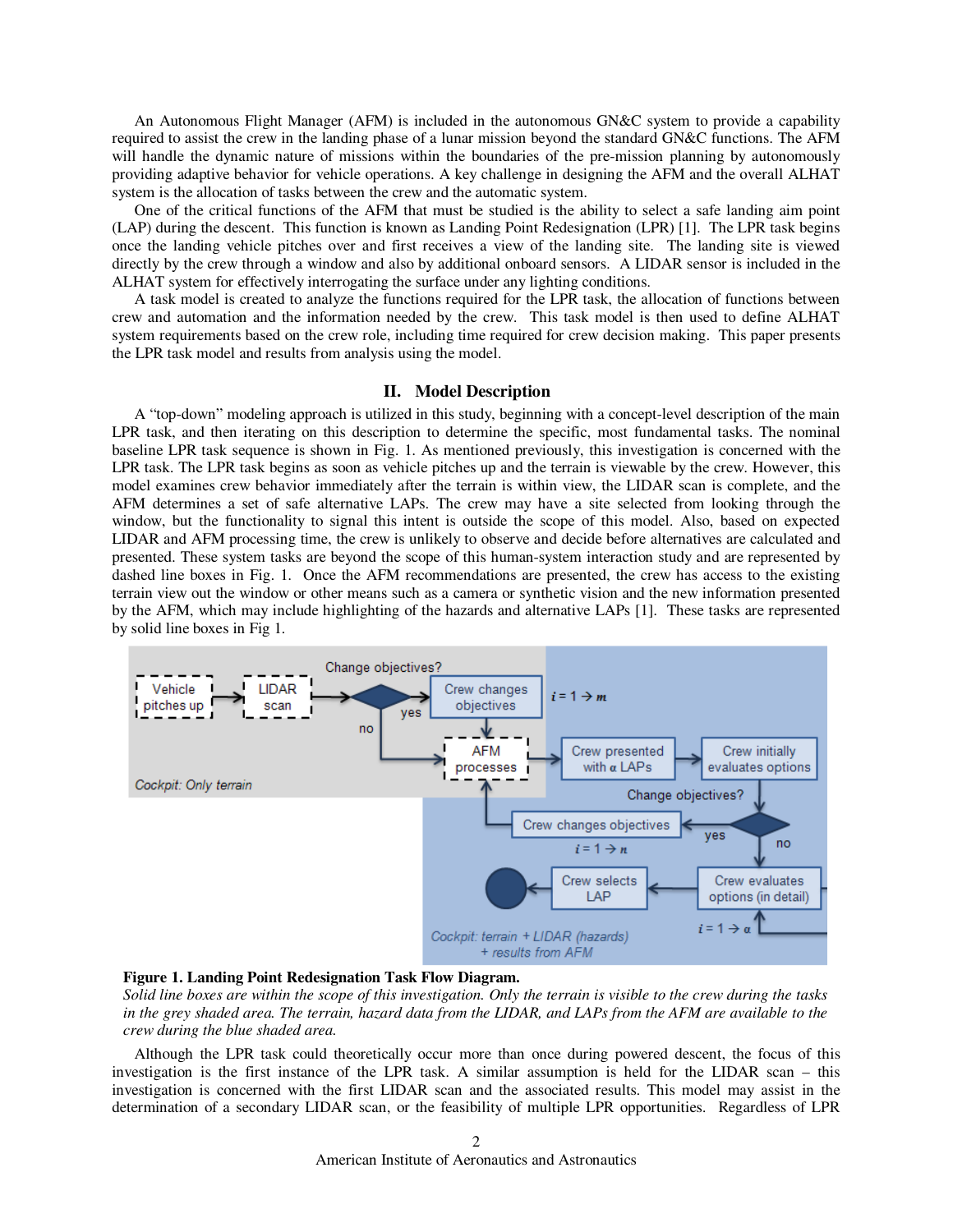frequency, each instance of LPR is composed of five linearly executed steps, or subtasks. These subtasks and their description are:

**1**. **Crew presented with the LAPs**. The crew is assumed to be evaluating a window view or equivalent (i.e., synthetic vision or camera view) when the AFM presents the LIDAR results, in the form of highlighting hazardous regions within the landing site, and a number of suggested alternative LAPs. These LAPs are generated from an *a priori* weighting distribution and set tolerances of the three main objectives: to achieve the safest sites, to minimize fuel consumption, and to land close to the point(s) of interest (POI). The crew must switch their mental attention from the current activity to the LPR display.

**2. Crew evaluates options (initially).** After the crew has switched their mental attention to the information presented on the LPR display, they will initially acknowledge the presence of some number of hazard patterns and LAPs. Likewise, they will recall the number of POI and the location of these sites relative to the LAPs.

**3a. Crew decides whether to change objectives.** At this point in the process, the crew must decide whether they feel the suggested LAPs are sufficient for further evaluation or whether an objective change is needed. An objective change may be needed if something unusual is occurring, such as unexpected vehicle behavior or a larger number of hazards than expected. This model assumes that only the weighting distribution between the three main objectives can be adjusted by the crew.

**3b. Crew changes objectives.** If the crew decides to change the AFM LPR objectives, then they will relay this reorganization of objective priority to the AFM using operator actuators. Subtasks 3a and 3b may occur multiple times in the LPR sequence. These subtasks constitute the later opportunity to change objectives – the earlier opportunity is presented prior to AFM processing.

**4. Crew evaluates options (in detail)**. Once the crew is satisfied with the alternative LAPs, a more thorough examination of each option commences. This examination involves comparing LAPs across measures such as terrain characteristics (slope, roughness), proximity to hazard, proximity to POI, fuel consumption requirements.

**5. Crew selects landing aim point.** The crew denotes their decision by using operator actuators. Completing this step concludes the LPR task.

At this level, the five defined subtasks lack the detail necessary for an LPR model. These subtasks are decomposed into linear sequences of smaller tasks, or primitive operations on a human-system interface. This decomposition requires a reference display and a task analysis schema. The reference display chosen for this investigation is the design proposed by Forest, et al. [1]. To review briefly, this display is divided into two main components – a top-down map view with hazard shading, point of interest (POI) and LAP identification. A total of three points (two alternative LAPs and the baseline) can be examined in further detail by pressing the associated identification buttons in the lower left corner. Information regarding the terrain characteristics of alternative LAPs is presented to the right of the map. Objective changes with respect to the three main objectives (safety, fuel consumption, proximity to POI) can be executed by moving sliders to a lesser or greater degree of preference.

The task analysis methodology chosen for this study is the Keystroke-Level-Model Goals, Operators, Methods, and Selection (KLM-GOMS) developed by Card et al. [2]. The KLM-GOMS methodology was selected for this study because of the ease in implementation and the appropriate set of primitive operators for the crew-LPR display interaction. The GOMS methodology breaks the main task into a set of user-defined goals; allowable actions, or operations; sequences of subgoals and operations to achieve the main goal, or methods; and selection rules, as defined and enforced by the user, in deciding on a method. The KLM variant of GOMS focuses on the operators. KLM-GOMS divides a major task into several smaller tasks until the individuals actions can be modeled by primitive operators. These primitive operators are standard keyboard operations, such as the press/release of a button and moving a mouse. KLM-GOMS also utilizes an approximation for mental activity, such as thinking/perception. However, a later study completed by Olsen and Olsen [3] noted the inadequacy of using thinking/perception for all related mental activity. As such, an approximation for the "choosing" operator was developed. Table 1 lists the primitive operators utilized in this study. One should note that these operators serve as analogies, rather than literal actions. For example, the crew is not expected to use a mouse when interacting with the LPR display. However,

pointing a mouse is similar to moving a **Table 1. Primitive operator execution times**. All execution times hand to a button on a display and pressing/releasing the mouse button is comparable to pressing/releasing a bezel button.

To utilize the KLM technique, the five subtasks described previously must be further disassembled into a series of primitive operators. The estimated

|                                                         |  |  |  |  | <b>Table 1. Primitive operator execution times.</b> All execution times |  |
|---------------------------------------------------------|--|--|--|--|-------------------------------------------------------------------------|--|
| are derived by Card et al. [2], unless otherwise noted. |  |  |  |  |                                                                         |  |

| Operator                   | Symbol | Execution Time, s |
|----------------------------|--------|-------------------|
| Mental activity            |        |                   |
| Thinking, perception       | IИ     |                   |
| Choosing <sup>3</sup>      |        | 0.62              |
| Point mouse                |        | 1.15              |
| Press/Release mouse button |        | ハク                |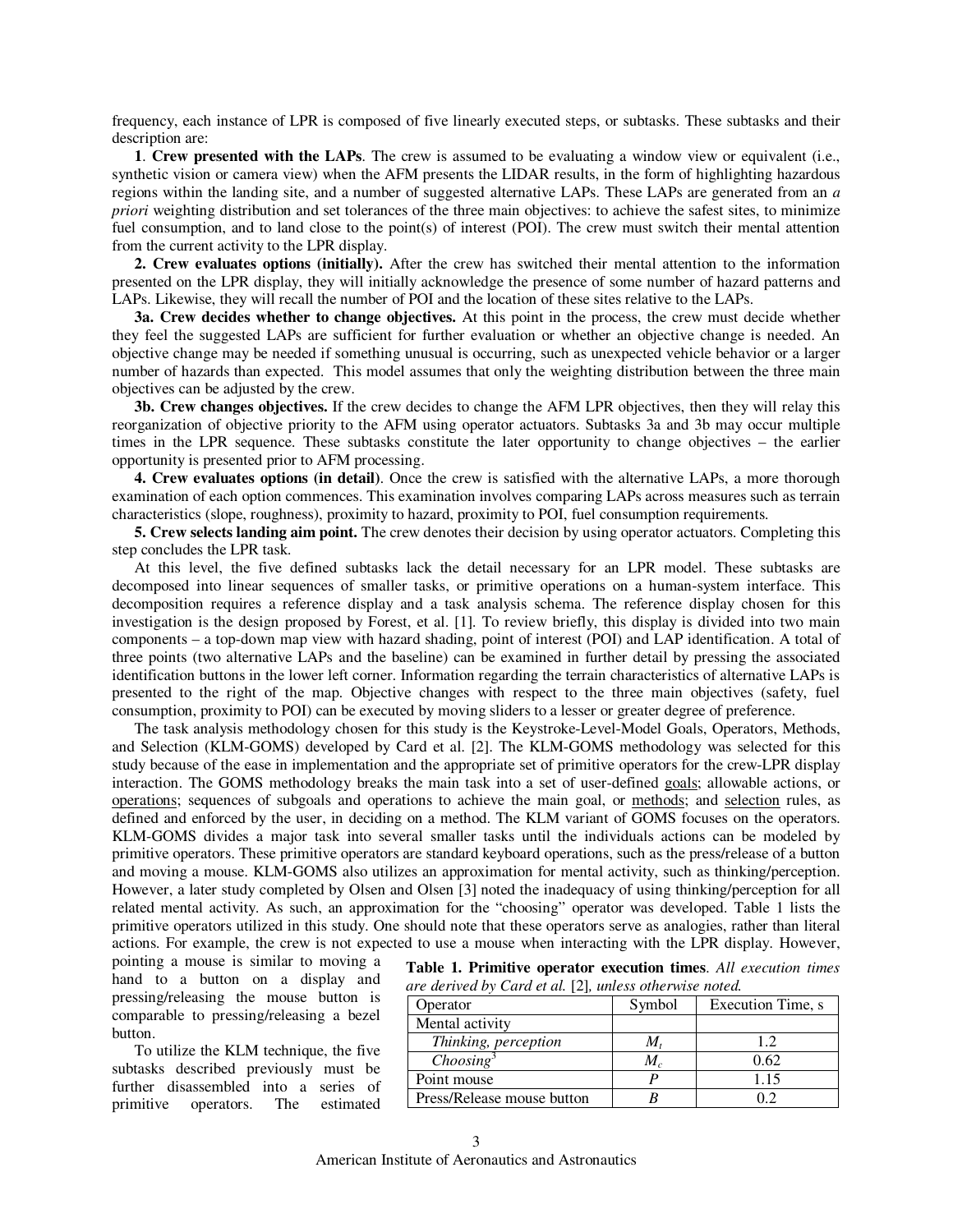execution time for each operator is summed to provide an estimation of the overall task completion time. The operator interactions required to complete each of the five major subtasks are listed in Table 2. Depending on the quality of the LAPs presented, the crew may wish to make at least one objective change. Thus, as illustrated in Table 2 and Fig. 1, several of these major subtasks may occur multiple times. As such, the number of objective changes must be recorded to properly account for the total task execution time.

Based on the task model, the total task execution time (cognitive and physical) is a factor of five input parameters: the AFM processing time, *Y*; the number of times the objectives are changed, *n*; the number of LAPs preseCnted by the AFM,  $\alpha$ ; the number of points of interest, Π; and the number of hazard patterns, *H*. Several key assumptions are made given the behavior of the system:

- 1. The LIDAR scan occurs once prior to the initial LPR task sequence and as soon as possible after vehicle pitch up. This task model focuses on the first LPR decision, acknowledging that there may be subsequent changes in the selected LAP further in the trajectory.
- 2. The LIDAR scan correctly identifies all hazard patterns present.
- 
- 3. Hazard patterns are assessed by the crew as groups of hazards

| Table 2. Implementation of KLM-GOMS on five major subtasks. |            |
|-------------------------------------------------------------|------------|
| 1. Crew presented with landing aimpoints                    |            |
| Context-switching, mental activity                          | M,         |
| 2. Crew evaluates options (initially)                       |            |
| 2a. Mental perception of $\alpha$ LAPs                      | $\alpha$ M |

2a. Mental perception of  $\alpha$  LAPs  $\alpha M_t$ 2b. Mental perception of *H* hazards *H* M<sub>t</sub> 2c. Mental perception of  $\Pi$  POIs  $\Pi M_t$ **3a. Crew decides whether to change objectives** Mental activity  $M_t$ **3b. Crew changes objectives**  $3ba.$  Perceive current and desired placement of slider  $\parallel M_t$ 3bb. Move slider *(approx. as pointing a computer mouse) P* 3bc. Repeat, if desired, for two more sliders min:  $P + M_t$  max: 3 ( $P + M_t$ ) **4. Crew evaluates options (in detail)** 4a. Select two LAPs to compare 2M<sub>c</sub><br>4b. Move hand to first LAP button, press button  $P + E$ Move hand to first LAP button, press button  $P + B$ 4c. Move hand to second LAP button, press button  $P + B$ 4d. Evaluate fuel buffer for first and second LAPs, and the *a priori* point  $3 M_t$ 4e. Evaluate the terrain for visual comparison  $M_t$ 4f. Evaluate safety buffer for first, second, *a priori* LAPs  $3 M_t$  $\overline{4g}$ . Evaluate terrain for visual comparison  $M_t$ 4h. Evaluate the slope buffer for first, second, *a priori* LAPs  $3 M_t$ 4i. Evaluate the vertical buffer for first, second, *a priori* LAPs  $3 M_t$ 4j. Repeat steps 4a – 4i until necessary. min:  $2 (P + B) + 14 M_t + 2 M_c$ max:  $(α! / (α-2)!) [2 (P+B) + 14 M<sub>t</sub> + 2 M<sub>c</sub>]$ **5. Crew selects LAP** 5a. Perceive α LAPs and *a priori* site  $M_c$ 5b. Move hand to selection button *P* 5c. Select a LAP by pressing two buttons 2 *B*

(i.e., three craters near each other are considered one hazard pattern, not three individual hazards).

- 4. The hazard data and LAPs are presented together after the AFM processes and recommends a set of LAP recommendations.
- 5. The AFM outputs the maximum number of LAPs, with no more than 5 LAPs considered.
- 6. The crew will considered at least one LAP other than the baseline before making a final selection.

Utilizing these assumptions and the KLM-GOMS technique, task execution times are approximated for each box in the task sequence. The time execution range is defined through Eqs. (1) and (2). The main difference between the minimum and maximum execution times is based on the number of LAPs considered by the crew, prior to selecting a final aim point. For the minimum case the crew only evaluates one alternate LAP against the baseline LAP and for the maximum time the crew evaluates all LAP options  $(\alpha!/(\alpha-2)!)$ .

$$
f = f(Y, m, n, \alpha, \Pi, H)
$$

$$
f_{min} = 3.55n + 2.35m + nY + (n+1)[1.2(H + \Pi + \alpha + 1)] + 19.89
$$
 (1)

$$
f_{max} = 8.25n + 7.05m + nY + (n+1)[1.2(\alpha + H + \Pi + 1)] + \frac{20.74\alpha!}{(\alpha - 2)!} + 4.57
$$
 (2)

where *Y* is the AFM processing time, *m*, *n* are the number of objective changes (during initial presentation and after detailed evaluation, respectively), α is the number of alternative LAPs, Π is the number of points of interest, and *H*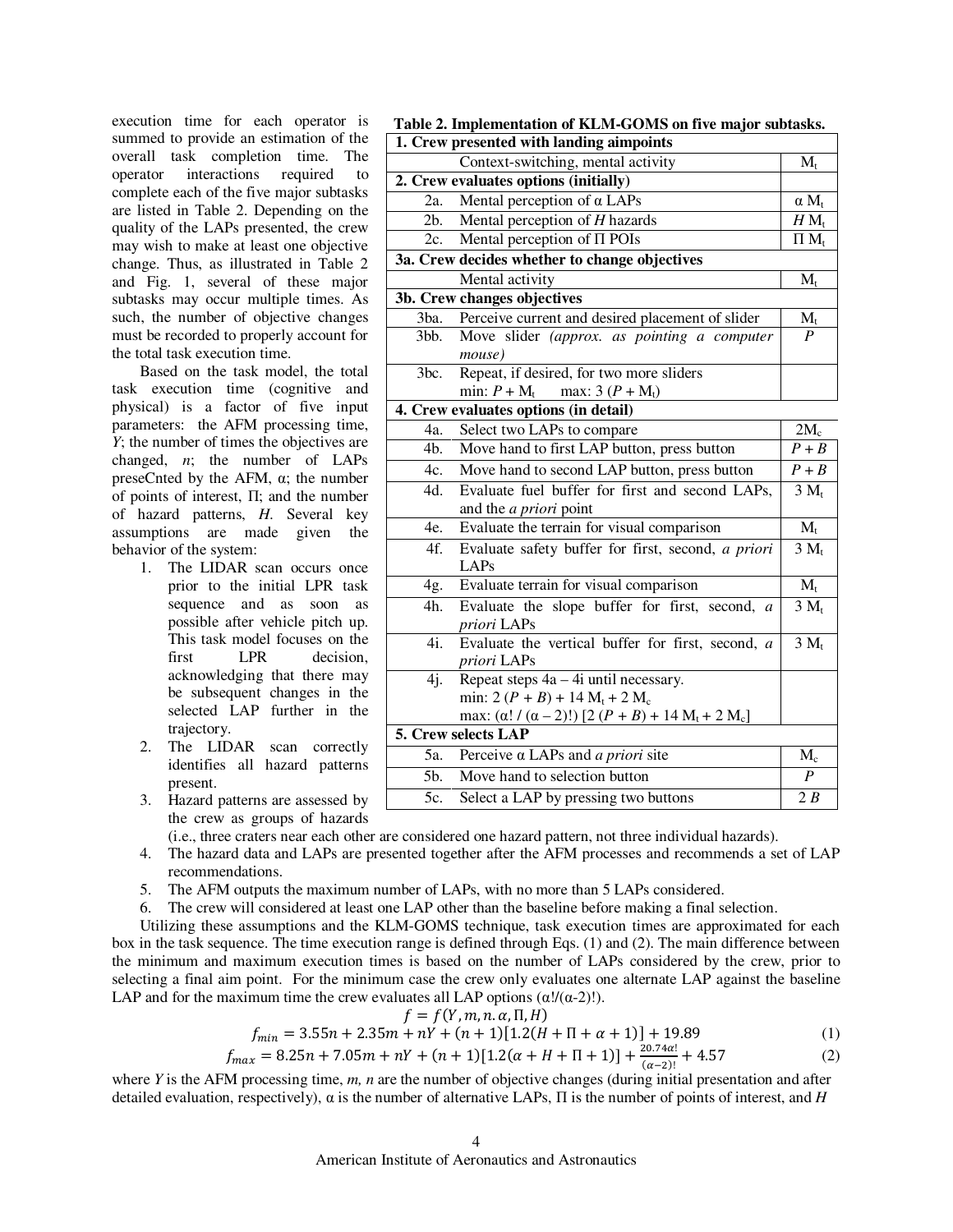is the number of hazard patterns. For a scenario with a well defined number of hazards and points of interest, the maximum and minimum time to complete the LPR task can be approximated.

#### **III. Model Results and Discussion**

A full-factorial analysis is performed over a range of inputs, as listed in Table 3. The resulting  $5 \times 4 \times 4 \times 3 \times 2$  design of experiments produces 480 unique scenarios. An ANalysis Of VAriance (ANOVA) is used to determine the significance of the independent variables. As can be expected, the minimum time was achieved in the case of 1 landing aim point considered (i.e., baseline point and another alternative), no objective changes, and the safest terrain (one hazard pattern, one point of interest). This time of 24.69 seconds, was used to normalize the time of the other scenarios. The maximum time occurs in the case of 5 LAPs considered, several objective changes (one early, three later), and rough terrain (four

| Table 3. ANOVA inputs. |  |  |  |
|------------------------|--|--|--|
|------------------------|--|--|--|

| Input            | <b>Minimum</b> | <b>Maximum</b> |  |
|------------------|----------------|----------------|--|
|                  | 0.75 s         |                |  |
| α                |                |                |  |
| $\boldsymbol{n}$ |                |                |  |
| H                |                |                |  |
|                  |                |                |  |
| m                |                |                |  |

hazard patterns, three points of interest). This time recorded is approximately 12.5 times more than the minimum, with a time of approximately 5 minutes. Fig. 3 illustrates a slice of the expected range of execution time. This figure represents the result of variances in number of objective changes in the later case, *n*, and number of LAPs, α, for four hazard patterns and one POI.

As illustrated in Fig. 3, the number of objective changes (in the later case, *n*) and the number of LAP options presented to the crew (α) has a significant impact on the execution time. The minimum execution time is most influenced by *n* ( $p_{n(\text{min})}=0$ ), contributing  $Y + 1.25(H + \Pi + \alpha + 1) + 3.55$  seconds with every new objective change. Conversely, an earlier change, *m*, contributes only 2.35 seconds. Surprisingly, a later objective change has a lesser effect on the maximum execution time. Although every later objective change adds seconds to the maximum  $Y + 1.25(H + \Pi + \alpha + 1) + 8.25$  time, there is a more dominant contributor. This contributor is  $\alpha$  ( $p_{\alpha(\text{max})}$ =0), and dominates with each  $\alpha$  combination adding 20.74 seconds to the final time. This costly time penalty is because the number of LAPs potentially considered by the crew is dependent on the number of LAPs presented and the limitations of the reference display. An assumption is made that all  $\alpha$  LAPs are compared to each other and the baseline. This one-to-one comparison technique elongates the decision time. Additional analysis reveals that the number of POIs presented to the crew nor the number of hazards have a significant effect on either the minimum or maximum execution time ( $p_{H(\text{min})}=0$ ,  $p_{H(\text{max})}=0$ , min and max respectively).



**Figure 3. Trends in task execution time**. *The execution time is normalized to a most minimum time of approximately 25 seconds. The shaded area is the range of time. These cases are for four hazard patterns (* $H = 4$ *), one point of interest* ( $\Pi = 1$ ). *Only the later opportunity for objective changes is considered in this case.* 

The results presented in Fig. 3 highlight the need for changes to reduce crew workload and improve the LPR task. This analysis illuminates several task bottlenecks. First, there needs to be a reduction in the number of LAPs that the crew should consider, or a redesign of the LPR display to quickly provide LAP information. As illustrated in Fig. 3, each additional LAP effectively adds another minute to the (potential) maximum time spent completing the LPR task. The reference display allows the operator to select two alternative LAPs (out of  $\alpha$  presented) to compare with the baseline. After choosing these sites, the operator must compare terrain characteristics such as fuel cost, slope, roughness, and proximity to hazard, to the photorealistic landing map (see Table 2 for modeling). If a feasible site is not found, the operator must select another two sites for comparison and repeat this process. To thoroughly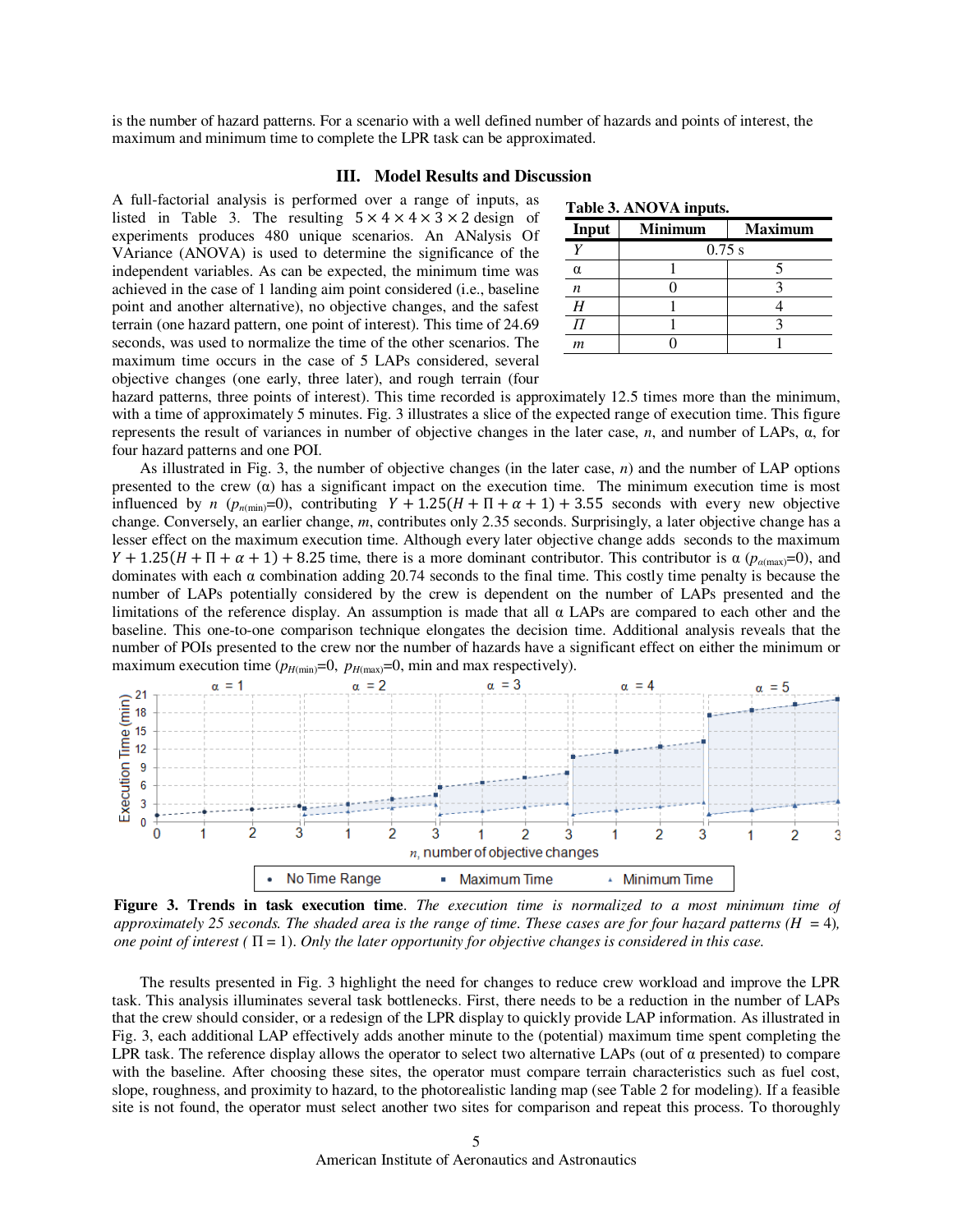investigate all landing site alternatives, the operator must examine every combination of LAPs, including those sites previously examined.

This second bottleneck concerns the number of objective changes and when these changes occur. As mentioned in the previous section, there are two opportunities for objective changes – as soon as the LIDAR scan is occurring and after initial evaluation of the LIDAR information by the AFM to determine a safe set of LAPs. The first opportunity for an objective change may be the result of out-the-window terrain viewing. For example, the operator may view the terrain as particularly hazardous, perhaps more so than expected, and opt for safer sites that are farther away from hazards. This change would occur before any extensive review of the LAPs is initiated. The second objective change may be a reaction to AFM/LIDAR information. The operator may not find the initial alternative LAPs suitable, and adjust the safety, fuel consumption, and POI weighting to better match the operator's internal objectives or the situation. Once this change is made, the AFM produces new alternative LAPs based on the new objective (thus incurring a processing time penalty) and the new LAPs are once again, initially evaluated for crew acceptability. This process is repeated until the crew receives suitable LAPs for more detailed evaluation. As expected, a later objective change is much more time costly, as several steps repeated.

The third bottleneck is minor compared to the first and second bottlenecks, but warrants further investigation to ameliorate the time penalty. The current reference display requires that the crew adjust three sliders to set a specific distribution of preference between the three main driving factors. These sliders are adjusted between 'less' (-) and 'more' (+). Although only one slider movement is necessary for an objective change, the crew could adjust each slider bar until a precise weighting distribution is achieved. This task is further complicated as the only feedback provided to the crew is a visual distribution of the weighting, rather than a numerical printout. While this adjustment is a relatively quick maneuver, repetition can cause a bottleneck of the LPR task.

The bottlenecks identified (detailed evaluation, objective changes, and the physical act of changing objectives) are a problem of interest for LPR task completion. In some cases, up to 97%, 61%, and 51% of the execution time, respectively, was spent on these steps. The significant difference between the minimum and maximum execution times, especially in the higher  $\alpha$  cases suggests that there is need for improvement of the LPR task. The maximum and minimum times are not error estimations in the traditional sense, but could be considered as such, for design purposes. At the current moment, the worst case scenario of landing in an area with four hazard patterns with three points of interest (assuming that five LAPs are presented) results in an expected LPR task execution of about 97 seconds to a little over 5 minutes. This time estimation should come with the caveat, however, that there is unlikely to be 5 minutes available during this final mission segment. Apollo missions had 120 seconds or less.

The time requirements for crew decision making poses a challenge for mission and trajectory planners alike. The LPR model results imply a need for an onboard decision aid to more rapidly compare multiple LAPs with the baseline recommendation. This decision aid could prompt a redesign of the LPR display, to better convey critical information and allow for improved crew-system communication. These changes would alleviate the workload associated with comparing the alternative LAPs, which was the cause of the first bottleneck. Likewise, these changes may also eliminate the need for multiple objective changes, the second bottleneck identified with the LPR model. Quickly identifying and conveying satisfactory sites and the associated information would reduce dissatisfaction with the alternatives and thus reduce objective changes. This bottleneck could also be avoided with strict operating policies. That is, if the crew is trained to not change objectives more than a certain number of times. Lastly, the third bottleneck, minor in comparison to the first two, can be alleviated with a better mechanism to pass information to and from the crew.

#### **IV. Conclusion**

The LPR sequence is a mission critical and time-sensitive task that carries considerable consequences. The task model presented in this paper examines the events after the LIDAR scan and utilizes the reference display as proposed by Forest, et al. [1]. This task model also estimates the minimum and maximum time range of performance for LPR task execution. Of all potential scenarios, the minimum time needed for LPR is approximately 25 seconds. Conversely, the worst case scenario could require 5 minutes to complete. By applying this model in a variety of scenarios, three bottlenecks are identified. These bottlenecks highlight information needs, automation needs, display design constraints, and restrictions on the mission design. The results suggest the alleviation of the bottlenecks identified in this research is necessary. Implementation of the changes suggested in this paper will reduce crew workload and stress during lunar landing, and increase overall system risk and reliability.

In general, the approach of developing a task model of significant mission tasks can be applied to more clearly define the set of functions that need to be performed and the allocation of functions between humans and automation. Such a task model is useful in performing first order analysis needed to define timing requirements and